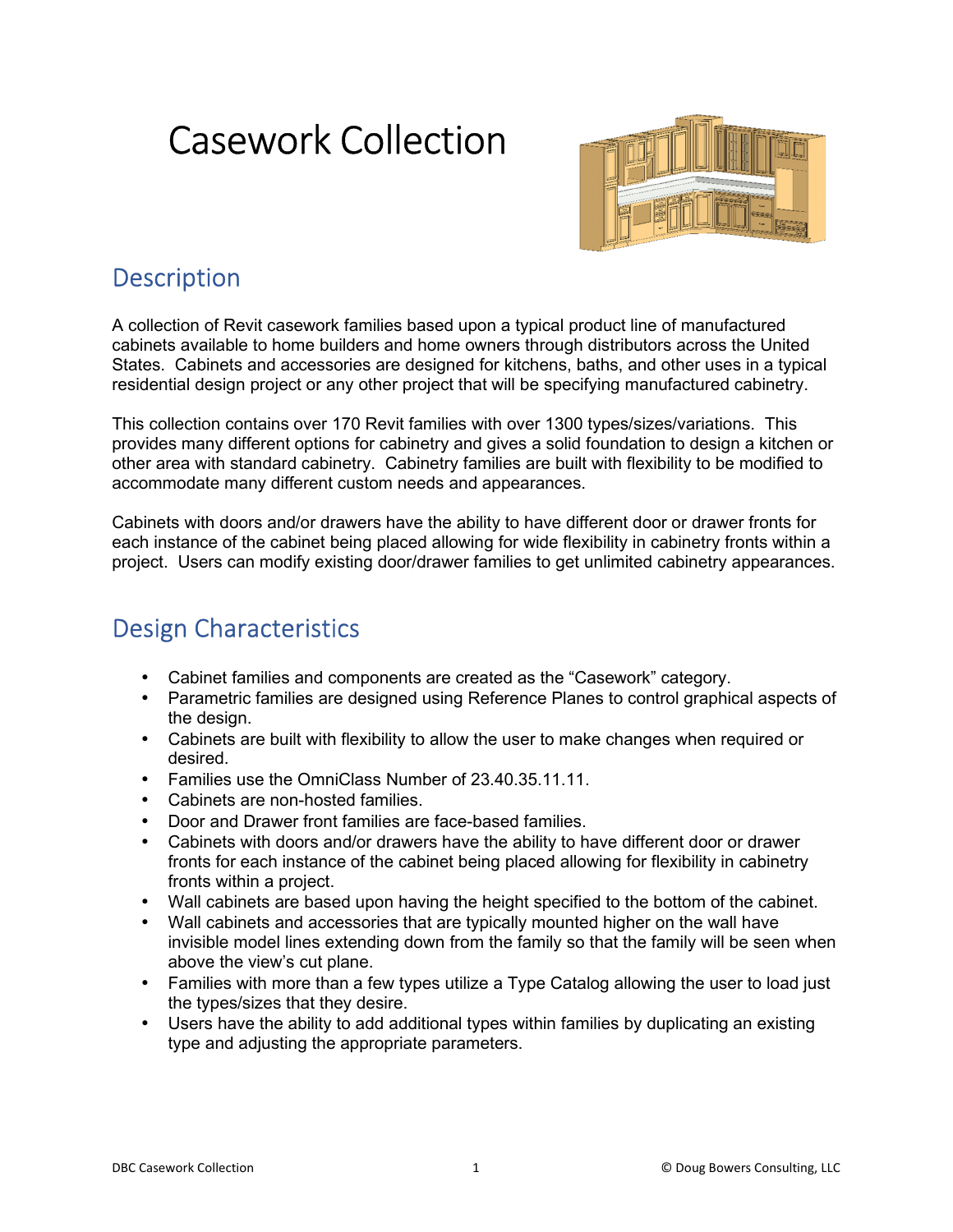## **Parameters**

Every cabinet family contains the following parameters for documentation purposes.

### **Designation**

- Purpose:
	- o Used in schedules for sorting or filtering.
- Type-based text Shared parameter.
- It is pre-populated with a value that is consistent with the purpose of the family.
- Listed under the **Identity Data** group.
- Designations
	- $\circ$  A = Accessories
	- $\circ$  B = Base Cabinets
	- $\circ$  C = Components
		- Nested door and drawer front families contain this value.
	- $\circ$  SB = Sink Base
	- $\circ$  V = Valance
	- $\circ$  VB = Vanity Base Cabinets
	- $\circ$  W = Wall Cabinets

### Tag Text

- Purpose:
	- o Used as text in labels on drawings and for scheduling cabinetry.
- Type-based text Shared parameter.
- Listed under the **Identity Data** group.
- It is pre-populated with the typical label for the specific family type and size selected.
- This parameter is easily modified by the Revit user if different text is desired.
	- $\circ$  A "Casework Tag-DBC" family tag is included which is used to tag the instance in the Revit view using this parameter.

The following parameters are included in the families when applicable and allow the user to change the appearance of the family.

#### Door Style

- Purpose:
	- o Used to specific the nested door front family
- Instance-based Shared parameter using the family types of the Casework category.
- Nested families used in this parameter should have prefix of "Cabinet Door".
- Listed under the **Construction** group.

#### Drawer Style

- Purpose:
	- $\circ$  Used to specific the nested drawer front family
- Instance-based Shared parameter using the family types of the Casework category.
- Nested families used in this parameter should have prefix of "Cabinet Drawer".
- Listed under the **Construction** group.

### Material Parameters

• All families are configured to have the material parameters use the **<By Category>** definition in the project file by default.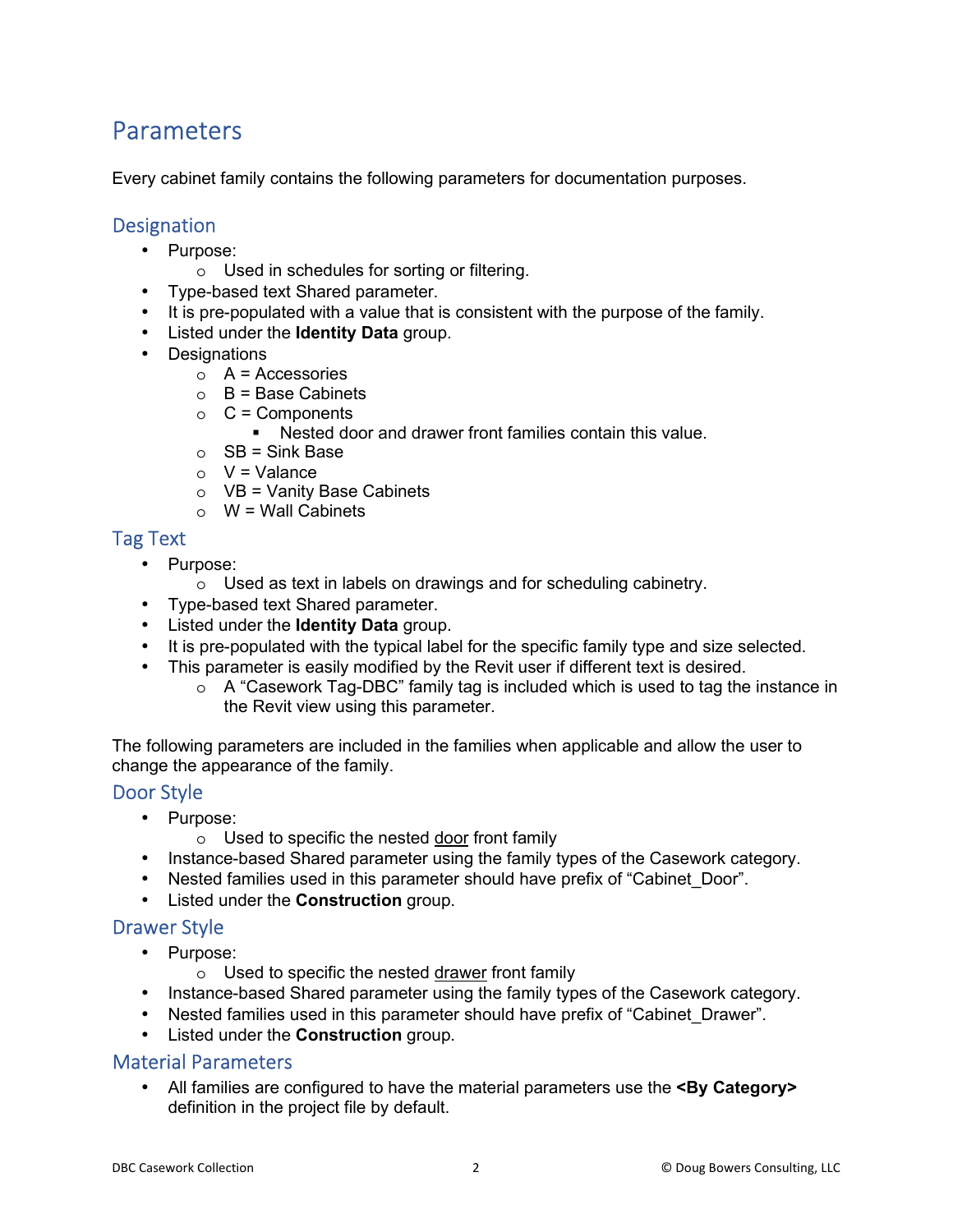- All material parameters are instance-based so users can set each instance of the families to use different material definitions simply by highlighting the desired instances and changing the desired parameters.
- The following parameters control materials of components in the family and use the Material definitions that exist in the Revit project file.
	- o **Cabinet Face Material** 
		- Used to specify the faces of the cabinets
	- o **Cabinet Material** 
		- Used to specify all components of the cabinet family other than the faces.
	- o **Door Face Material** 
		- Used to specify the rails and stiles of the cabinet door.
	- o **Panel Material** 
		- Used to specify the panel component of the door or drawer.
	- o **Hardware Finish** 
		- Hardware components placed in the cabinet families use this parameter to specific the material in the nested family.

# **Construction**

Cabinets are constructed with the following thickness for the listed components.

- $\bullet$   $\frac{1}{2}$ " sides
- $\bullet$   $\frac{1}{2}$ " bottoms
- $\bullet$   $\frac{1}{4}$ " backs
- $\bullet$   $\frac{1}{2}$ " plywood inset toe kick
- $\bullet$   $\frac{3}{4}$ " fronts
- $\bullet$   $\frac{3}{4}$ " drawer and door fronts
- Stiles and rails are typically 1-5/8" wide.

Cabinets do not contain interior components, such as shelves.

# **Graphics**

Families are configured with the following graphic characteristics.

- Plan views have Symbolic Lines on the "Hidden Lines [projection]" subcategory to represent the outline of the cabinet.
	- o Actual 3D cabinet graphics are not shown in plan view.
- In all views other than plan views, the actual 3D components are shown vs being shown as 2D linework.
- Front elevations views have Symbolic Lines on the "Elevation Swing [projection]" subcategory to represent the swing of the doors.
- Most families contain double flip controls allowing the user to flip the direction of the cabinetry when needed.
- Interior components are not shown.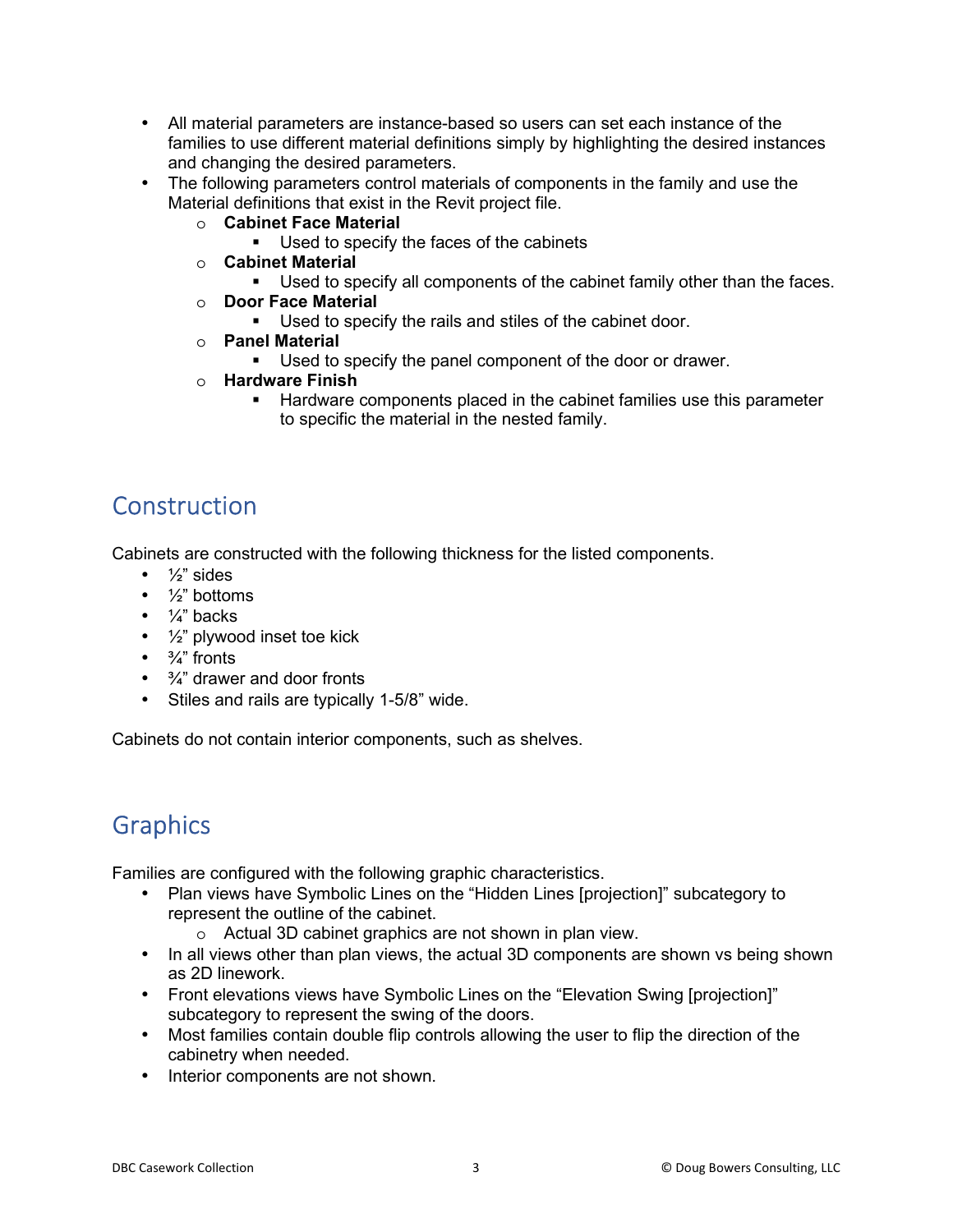# **Countertops**

Countertop families are configured different than the cabinet families. Countertop families have the following characteristics.

- Families are of the Generic Models category.
	- o Different countertop families can be joined to create many layout variations.
	- o Included voids (when using the Cut command) will create holes in the countertop for sinks, cooktops, etc.
	- o Countertop components are assigned to the "Countertop" subcategory.
- Countertop families have a Height parameter that specifies the top of the countertop above the associated level.
- Countertops have on/off visibility controls for each backsplash around the countertop.
- Countertops have a Designation parameter with "Countertop".
	- o This allows easy scheduling of countertops by filtering for this parameter value..
- Countertops have "Top Material" parameter and a "Backsplash Material".
- Most families contain double flip controls allowing the user to flip the direction of the countertop when needed.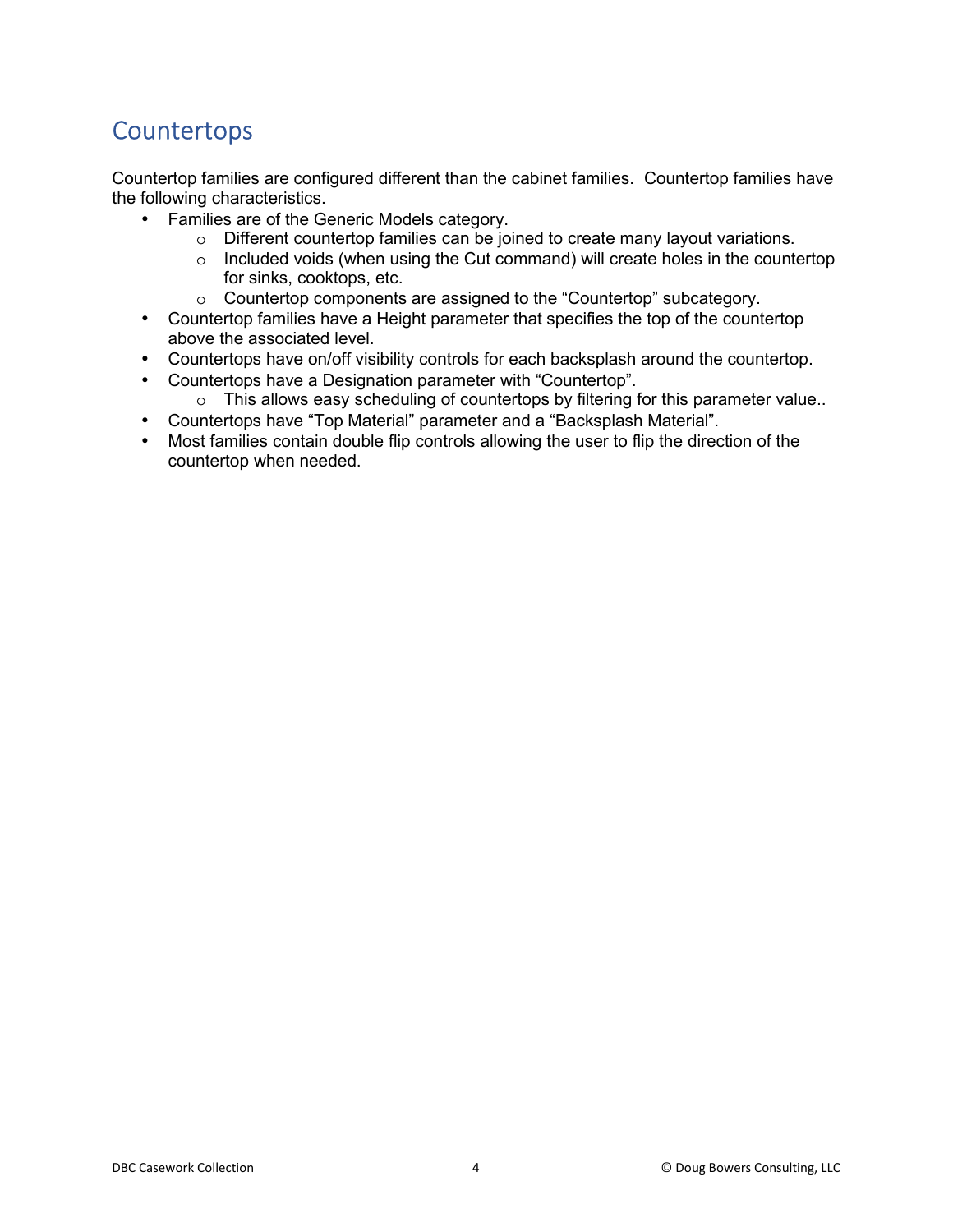# Family Configurations Included in the Collection

### Base Cabinets

- **Base Cabinet with Single Door**
- **Base Cabinet with Single Door and 1 Drawer**
- **Base Cabinet with Double Doors**
- Base Cabinet with Double Doors and 1 Drawer
- Base Cabinet with Double Doors and 2 Drawers
- **Base Cabinet with Butt Double Doors**
- Base Cabinet with Butt Double Doors and 1 Drawer<br>Base Cabinet with Butt Double Doors and 2 Drawers
- Base Cabinet with Butt Double Doors and 2 Drawers
- Base Cabinet with 3 Doors and 3 Drawers
- **Base Cabinet with 2 Drawers**
- Base Cabinet with 3 Drawers
- **Base Cabinet with 4 Drawers**
- **Base Cabinet Filler**
- Sink Base Cabinet with Double Doors and 1 Panel Front
- Sink Base Cabinet with Double Doors and 2 Panel Fronts
- Sink Base Cabinet with Butt Double Doors and 1 Panel Front
- Sink Base Cabinet with 3 Doors and 3 Panel Fronts
- **Sink Base Cabinet with 4 Doors and 2 Panel Fronts**
- **Deep Sink Base Cabinet with Double Doors**
- **Deep Sink Base Cabinet with Butt Double Doors**
- **Base Microwave Cabinet with 2 Drawers**
- **Base Oven Cabinet**
- **Corner Base Cabinet with Angle Door**
- **Corner Base Cabinet with L-Shaped Door**
- **Blind Corner Base Cabinet**
- **Blind Corner Base Cabinet with Drawer**
- **Peninsula Base Cabinet with Single Door Each Side**
- Peninsula Base Cabinet with Single Door Each Side and 1 Drawer
- **Peninsula Base Cabinet with Double Doors Each Side**
- Peninsula Base Cabinet with Double Doors Each Side and 1 Drawer
- **Peninsula Base Cabinet with Double Doors Each Side**
- Peninsula Base Cabinet with Double Doors Each Side and 1 Drawer
- Peninsula Base Cabinet with Double Doors Each Side and 2 Drawers
- Placeholder Base Cabinet with no doors or drawer and variable width

#### Base Cabinets-Universal

Universal Design cabinets have 6" x 8" toe kick and a height of 32.5" for accessibility.

- **Universal Design Base Cabinet with Single Door**
- Universal Design Base Cabinet with Single Door and 1 Drawer
- Universal Design Base Cabinet with Double Doors
- Universal Design Base Cabinet with Double Doors and 1 Drawer
- Universal Design Base Cabinet with Double Doors and 2 Drawers
- Universal Design Base Cabinet with Butt Double Doors
- Universal Design Base Cabinet with Butt Double Doors and 1 Drawer
- Universal Design Base Cabinet with Butt Double Doors and 2 Drawers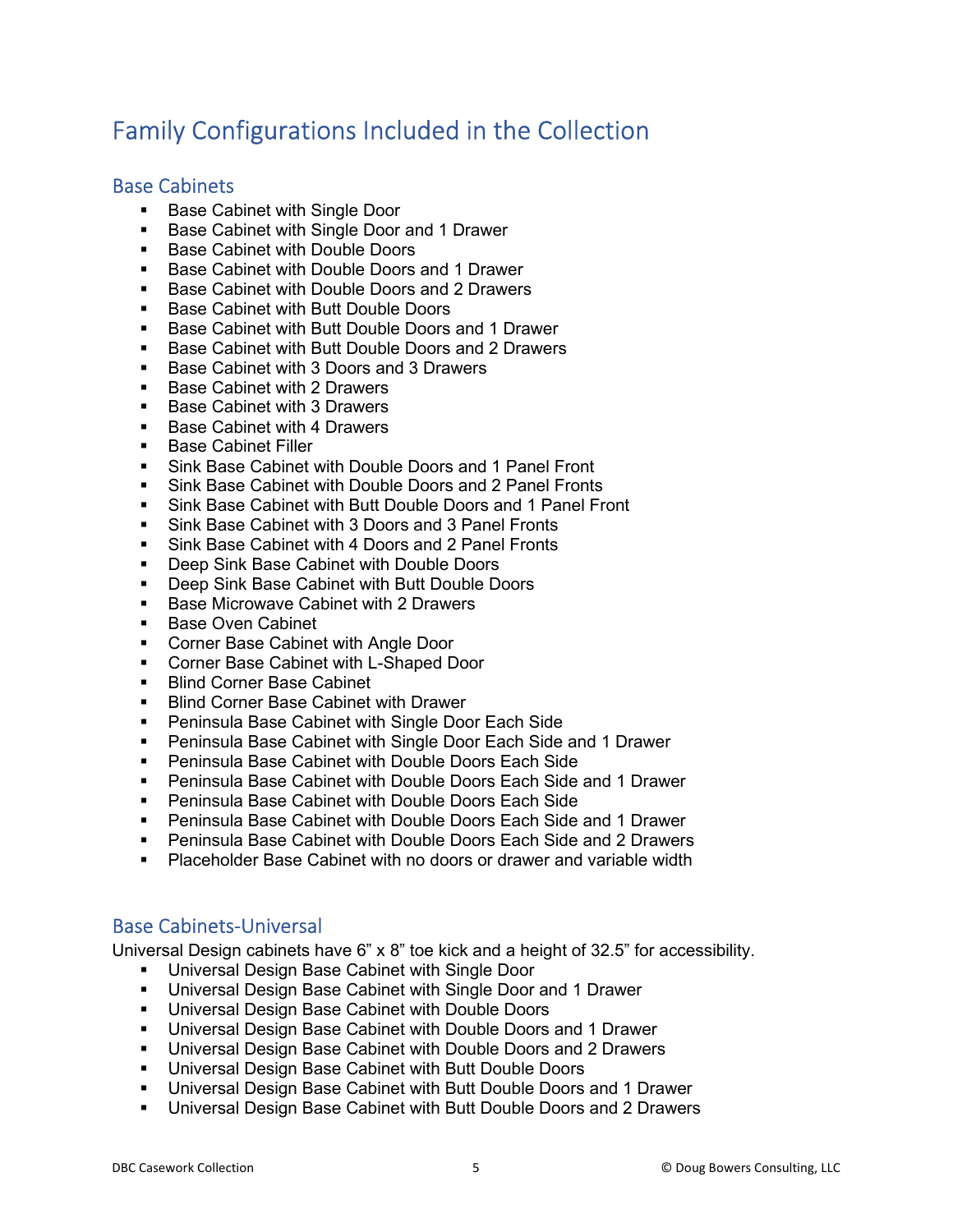- Universal Design Base Cabinet with 3 Doors and 3 Drawers
- **Universal Design Base Cabinet with 2 Drawers**
- **Universal Design Base Cabinet with 3 Drawers**
- Universal Design Base Cabinet Filler
- Universal Design Sink Base Cabinet with Double Doors and Panel Front
- Universal Design Sink Base Cabinet with Double Doors and 2 Panel Fronts
- Universal Design Sink Base Cabinet with Butt Double Doors and 1 Panel Front
- Universal Design Sink Base Cabinet with 3 Doors and 3 Panel Fronts
- Universal Design Sink Base Cabinet with 4 Doors and 2 Drawers and 1 Panel Front
- **Universal Design Deep Sink Base Cabinet with Double Doors**
- Universal Design Deep Sink Base Cabinet with Butt Double Doors
- Universal Design Base Microwave Cabinet with 1 Drawer
- **Universal Design Base Oven Cabinet**
- **Universal Design Base Plumbing Skirt**
- Universal Design Corner Base Cabinet with Angle Door
- **Universal Design Corner Base Cabinet with L-Shaped Door**
- **Universal Design Blind Corner Base Cabinet**
- Universal Design Blind Corner Base Cabinet with 1 Drawer
- **Placeholder Base Cabinet with no doors or drawer and variable width**

#### Vanity Cabinets

- Vanity Base Cabinet with Single Door
- Vanity Base Cabinet with Single Door and 1 Drawer
- Vanity Base Cabinet with Butt Double Doors
- Vanity Base Cabinet with Butt Double Doors and 1 Panel Front
- Vanity Base Cabinet with 3 Drawers
- Vanity Base Cabinet Filler
- Vanity Sink Base Cabinet with Single Door and 1 Panel
- Vanity Sink Base Cabinet with Single Door 2 Drawers 1 Panel
- Vanity Sink Base Cabinet with Double Doors 2 Drawers and 1 Panel
- Vanity Sink Base Cabinet with 2 Butt Doors 3 Drawers and 1 Panel
- Vanity Sink Base Cabinet with 2 Butt Doors 6 Drawers and 1 Panel
- Vanity Sink Base Cabinet with Butt Double Doors and 1 Panel
- Vanity Sink Base Cabinet with Double Doors 2 Drawers and 1 Panel
- Vanity Sink Base Cabinet with Double Doors and 2 Panels
- Vanity Sink Base Cabinet with 3 Doors 2 Drawers and 1 Panel
- Vanity Sink Base Cabinet with 3 Doors and 3 Panels
- Vanity Sink Base Cabinet with 4 Doors 2 Drawers and 1 Panel
- Vanity Sink Base Cabinet with 4 Butt Doors 3 Drawers and 1 Panel
- Vanity Sink Base Cabinet with 4 Butt Doors and 2 Panels
- Placeholder Vanity Cabinet with no doors or drawer and variable width

### Wall Cabinets

- Wall Cabinet with Single Door
- Wall Cabinet with Double Doors
- Wall Cabinet with Butt Double Doors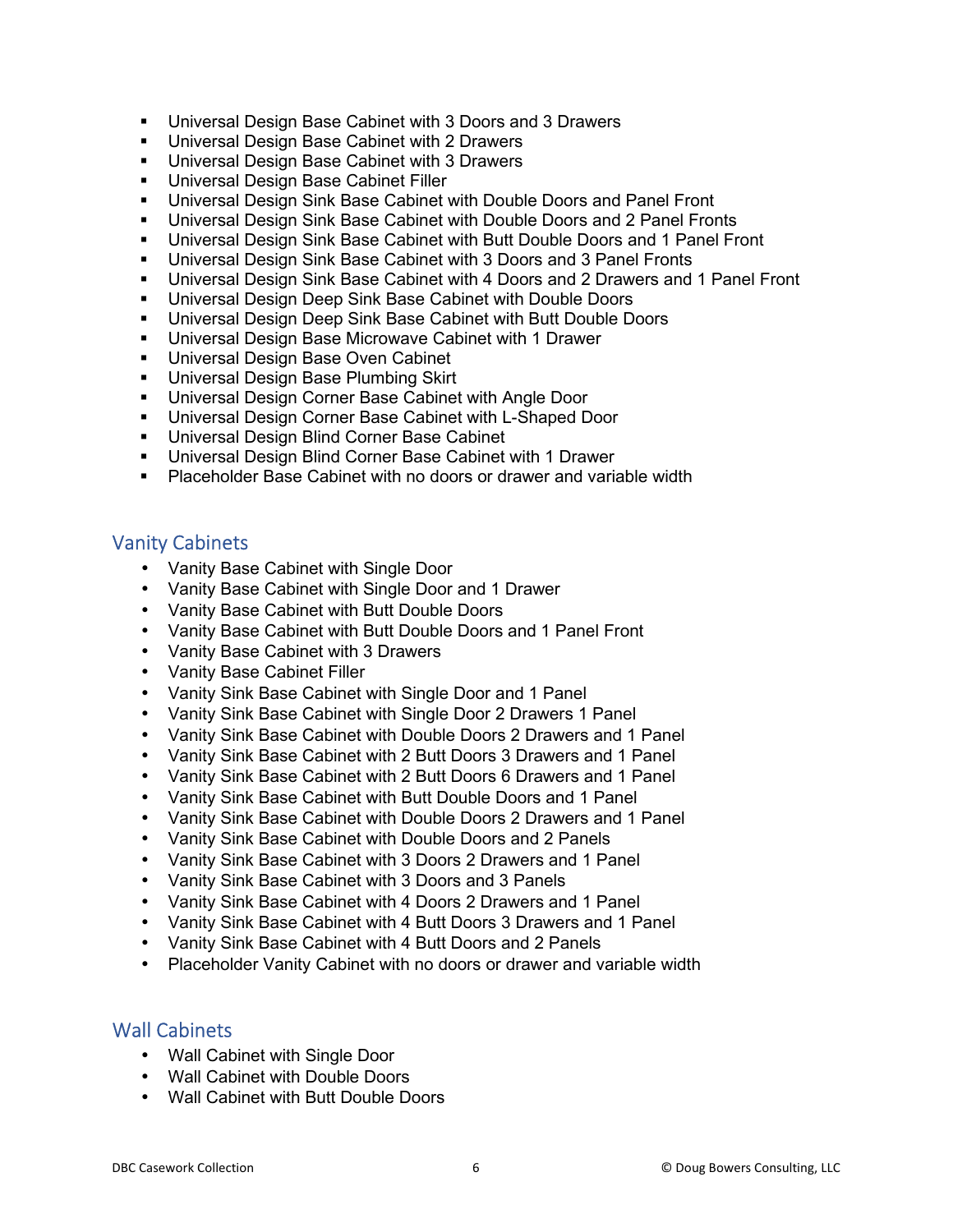- Wall Cabinet Filler
- Wall End Angle Cabinet with Single Door
- Microwave Wall Cabinet with Double Doors
- Microwave Wall Cabinet with Double Doors and Shelf
- Blind Wall Cabinet with Single Door
- Blind Wall Cabinet with Double Doors
- Blind Wall Cabinet with Butt Double Doors
- Corner Wall Cabinet with Single Door
- Corner Wall Cabinet with Single Door and Tambour
- Corner Wall Cabinet with Single L-Shaped Door
- Peninsula Blind Wall Cabinet with 3 Doors
- Peninsula Blind Wall Cabinet with 3 Butt Doors
- Peninsula Wall Cabinet with Single Door Each Side
- Peninsula Wall Cabinet with Double Doors Each Side
- Peninsula Wall Cabinet with Butt Double Doors Each Side
- Placeholder Wall Cabinet with no doors or drawer and variable width

### Specialty Cabinets

- Single Oven Cabinet with Double Doors and 2 Drawers
- Single Oven Cabinet with Double Doors and 3 Drawers
- Single Oven Cabinet with Double Doors and 4 Drawers
- Single Oven Cabinet with 2PR Double Butt Doors
- Single Oven Cabinet with 2PR Double Doors and 1 Drawer
- Single Oven Cabinet with 2PR Double Doors and 2 Drawers
- Single Oven and Microwave Cabinet with Double Butt Doors and 1 Drawer
- Double Oven Cabinet with Double Doors
- Double Oven Cabinet with Double Doors and 1 Small Drawer
- Double Oven Cabinet with Double Doors and 2 Small Drawers
- Tall Utility Cabinet with 2 Doors
- Tall Utility Cabinet with 2PR Double Doors
- Tall Utility Cabinet with 2PR Double Butt Doors
- Vanity Linen Cabinet with 2 Doors
- Vanity Linen Cabinet with 2PR Double Butt Doors
- Base Spice Drawer Cabinet
- Base Wine Rack Cabinet
- Storage/Wine Cube (Horizontal) with Multiple Openings
- Storage/Wine Cube (Vertical) with Multiple Openings
- Wine Storage Cabinet
- Desk Cabinet with Single Door and 1 Drawer
- Desk Cabinet with Butt Double Doors and 1 Drawer
- Desk Drawer Cabinet with 3 Drawers
- Desk Wastebasket Cabinet with Single Door
- Desk Kneehole Drawer Cabinet with 1 Drawer
- File Drawer Base Cabinet with 2 Drawers
- Pedestal Drawer Cabinet with 1 Drawer
- Furniture Drawer Cabinet with 1 Drawer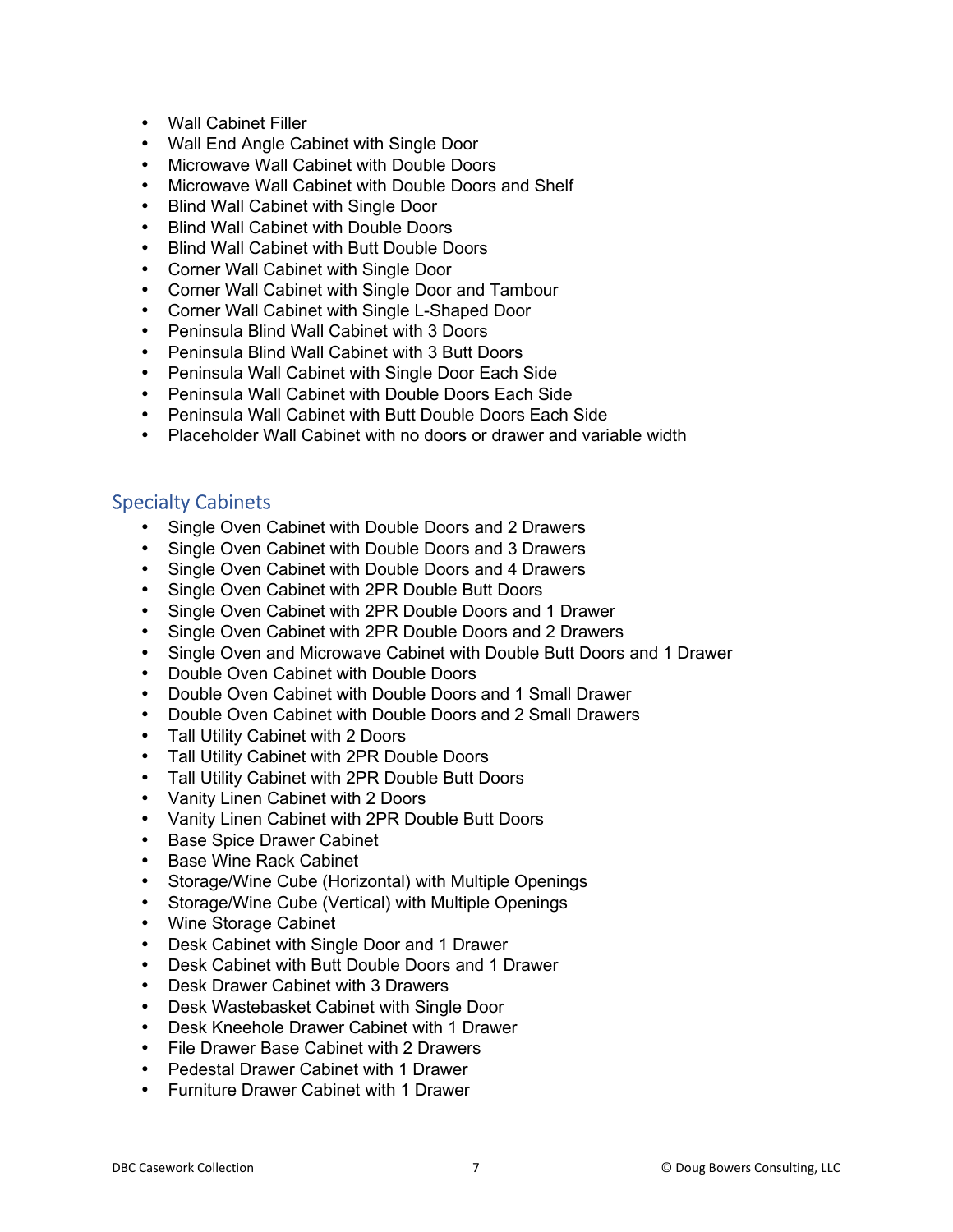#### Accessories

- Angled Countertop Support
- Flat Panel Arched Valance
- Arched Valance
- Crown Valance
- Shaker Style Valance
- Straight Valance
- Finished Open Shelf

### **Components**

These families are used as nested family components within other families.

- **Doors** 
	- o Basic Door
	- o Basic Door with Lites
	- o DBC Type 1 Door
	- o Flush Door
	- o Flush Door with Radius Edge
	- o Shaker Door
- **Drawer Fronts** 
	- o Basic Drawer
	- o DBC Type 1 Drawer
	- o DBC Type 2 Drawer
	- o Flush Drawer
	- o Flush Drawer with Radius Edge
	- o Shaker Drawer

#### **Hardware**

These families are used as nested family components within other families.

- **E** Knobs
	- o Round
	- o Square
- **Pulls** 
	- o Arched
	- o Arched with Flat Top
	- o Cylindrical Bar
	- o Rectangular
	- o Wire

#### **Countertops**

- **Straight length**
- 2 legs at 90 degree angle to each other (L-Shaped)
- 2 legs at 90 degree angle to each other with 45 degree corner (L-Shaped)
- 2 legs at user-defined angle over 90 degrees (Modified L-Shaped)
- 3 legs at 90 degree angle to each other (U-Shaped)
- 3 legs at user-defined angle over 90 degrees (Modified U-Shaped)
- Island with curved end